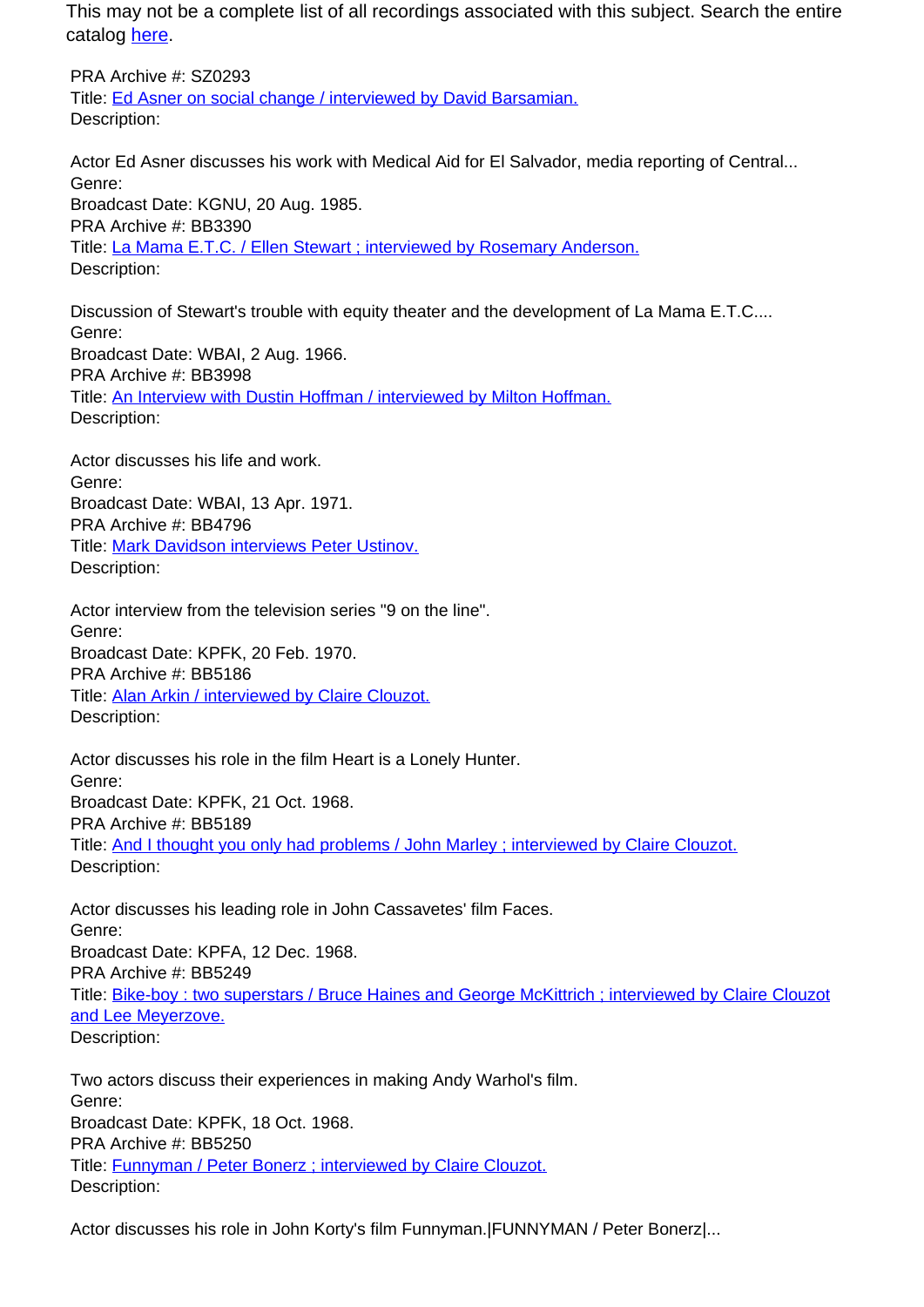This may not be a complete list of all recordings associated with this subject. Search the entire catalog here.

Genre: Broadcast Date: KPFA, 7 Nov. 1967. PRA Archive #: BC0653 Title: A Clockwork orange and Malcolm McDowell / interviewed by Patrick Mayers and Gerard Van der Leun. Description:

McDowell, star of the Stanley Kubrick film A Clockwork Orange, discusses his career and the film... Genre: Broadcast Date: KPFA, 8 Mar. 1972. PRA Archive #: BC1108 Title: The Pawnbroker / Rod Steiger ; interviewed by Herb Feinstein. Description:

Steiger discusses his role in making the film. Genre: Broadcast Date: KPFA, 17 Jan. 1971. PRA Archive #: BC2709 Title: Conversation peice with Michael Higgins / interviewed by Bruce Kenyon. Description:

Actor discusses his career, political outlook, and gives advise to young actors. Genre: Broadcast Date: WBAI,197-. PRA Archive #: SZ0503.01 Title: All that fall / by Samuel Beckett ; directed and produced by Everett Frost. Description:

Production of one of the five plays Beckett wrote specifically for the radio. Produced with a... Genre: Broadcast Date: -0- PRA Archive #: SZ0503.02

Title: Embers / by Samuel Beckett ; directed and produced by Everett Frost. Description:

Production of one of the five plays Beckett wrote specifically for the radio. Produced with a... Genre: Broadcast Date: -0- PRA Archive #: SZ0503.03 Title: Words and music / by Samuel Beckett ; directed and produced by Everett Frost. Description:

Production of one of the five plays Beckett wrote specifically for the radio. Produced with a... Genre: Broadcast Date: -0- PRA Archive #: SZ0503.04 Title: Cascando / by Samuel Beckett ; directed and produced by Everett Frost. Description:

Production of one of the five plays Beckett wrote specifically for the radio. Produced with a... Genre: Broadcast Date: -0- PRA Archive #: SZ0503.05 Title: Rought for radio II / by Samuel Beckett ; directed and produced by Everett Frost. Description: